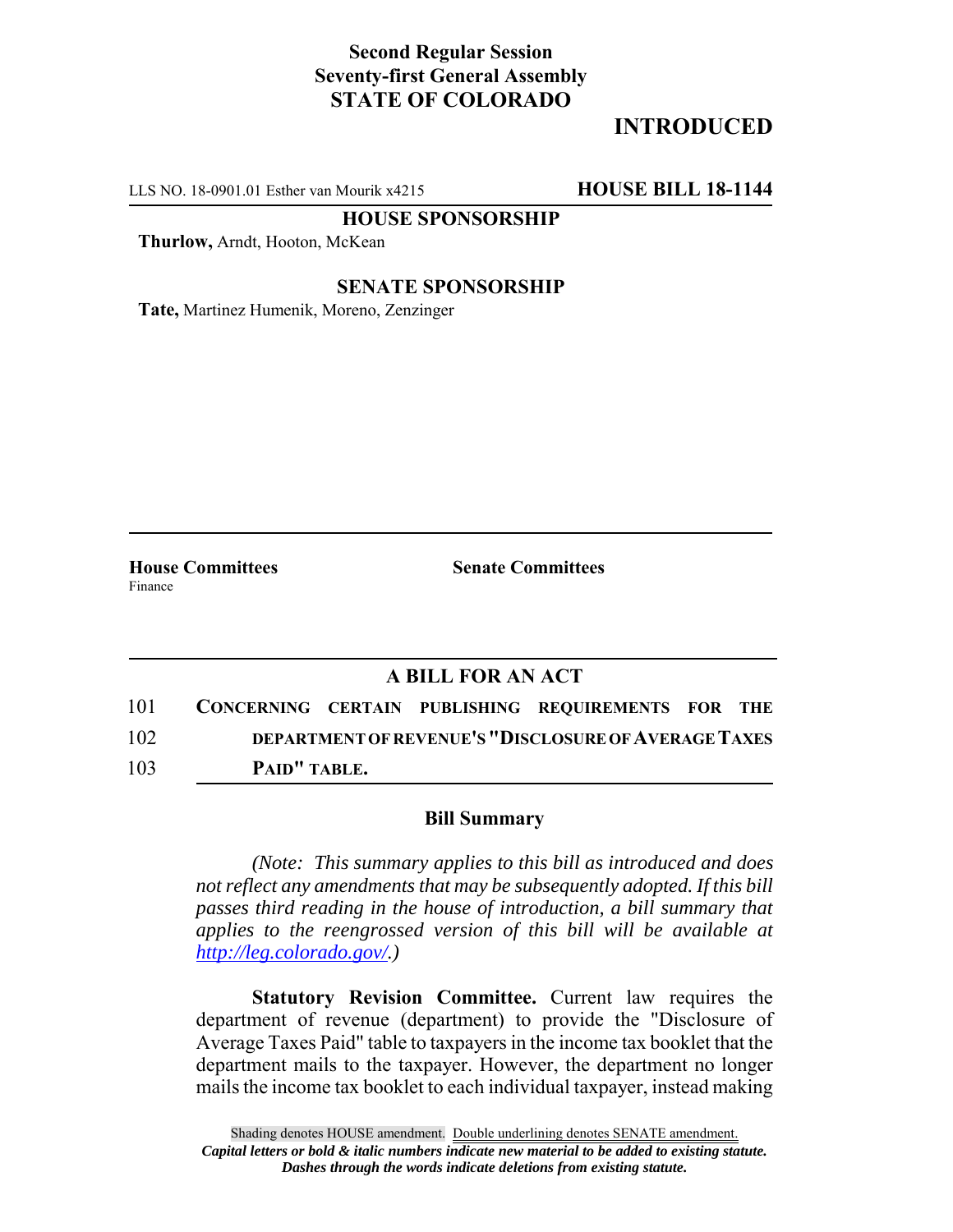a physical copy available a local libraries and allowing the booklet to be downloaded from the department's website. The bill changes the reference of "mails to" to "provides for" in order to reflect current practices.

Current law also requires the department to make the table available through the "NetFile" link on the department's website. Since that link is no longer available, the bill removes the reference to that specific link and instead refers in general to the department's website and also requires the department to provide the table on the software platform that the department makes available to taxpayers to file individual income taxes.

1 *Be it enacted by the General Assembly of the State of Colorado:*

 **SECTION 1. Legislative declaration.** The general assembly declares that the purpose of House Bill 18-\_\_\_, enacted in 2018, is to amend section 24-35-108.5 (5), Colorado Revised Statutes, concerning certain publishing requirements for the department of revenue's "Disclosure of Average Taxes Paid" table, in order to bring the law into harmony with modern conditions.

8 **SECTION 2.** In Colorado Revised Statutes, 24-35-108.5, **amend**  $9 \quad (5)$  as follows:

 **24-35-108.5. Annual disclosure to individual taxpayers of average taxes paid.** (5) The department of revenue shall print the table prepared pursuant to subsection (4) of this section in the income tax 13 booklet that the department mails to PROVIDES FOR taxpayers on an annual basis. The department shall print the table in a clear and noticeable location in the income tax booklet and shall indicate the location of such table in the table of contents for the income tax booklet. The department 17 shall also make the table available through the "NetFile" link on the department's website and shall ensure that the table is clearly accessible 19 through a noticeable link on the "NetFile" website ON THE DEPARTMENT'S